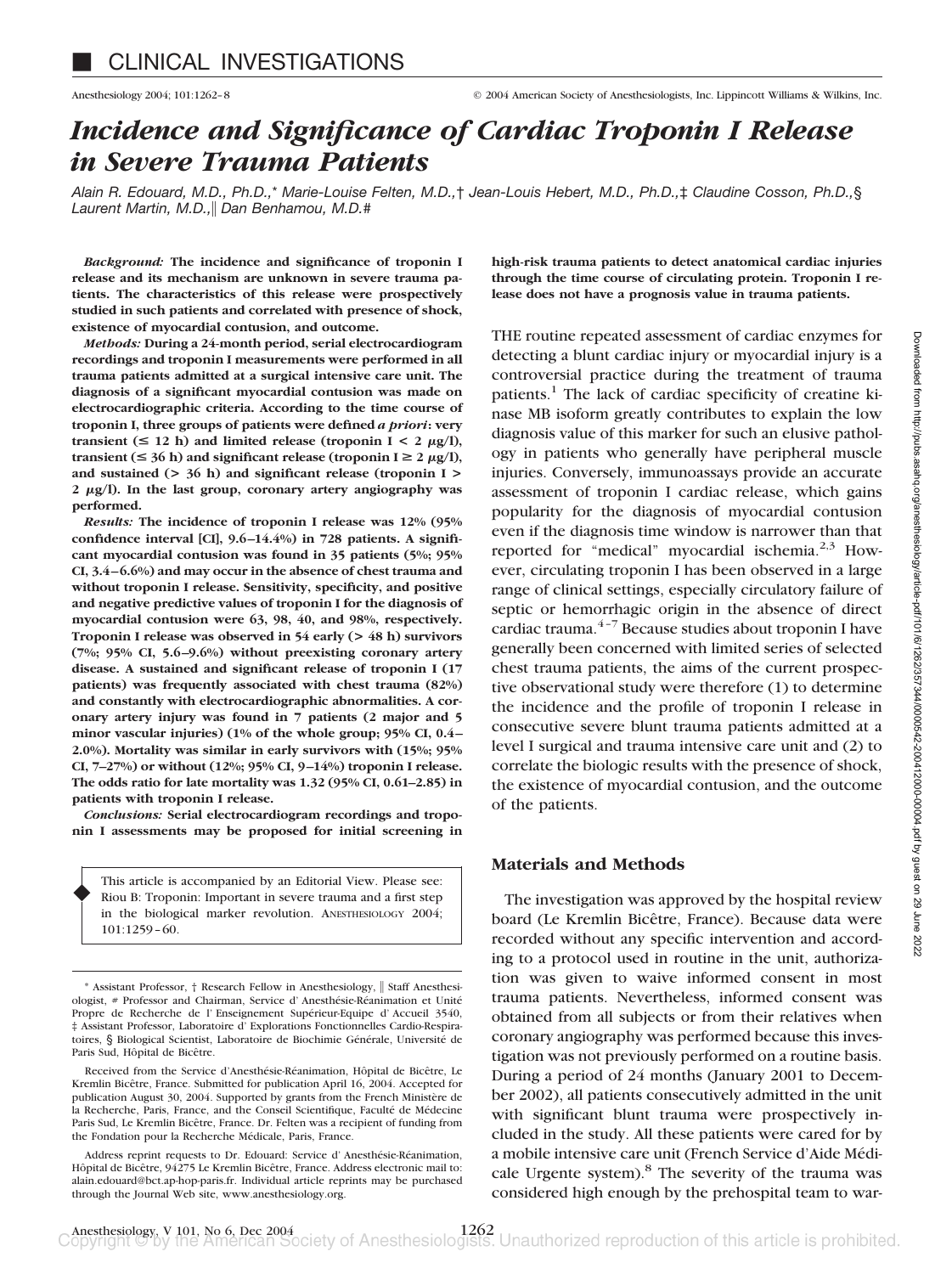rant direct admission of these patients to the emergency room of a level 1 trauma center. Revised Trauma Score,<sup>9</sup> Injury Severity Score<sup>10</sup> and Simplified Acute Physiology Score $11$  were calculated at the end of the resuscitative phase to assess the magnitude of the trauma and its general consequences. An Abbreviated Injury Scale score for the head or the thorax of 3 or greater defined a severe brain or thoracic injury, respectively. A Shock Score of 3 or greater defined a significant hemorrhagic shock during the early phase.<sup>12</sup> The care of the patients was directed by the same existing protocols and was not modified by the study. Volume loading was made to obtain a mean arterial pressure of 70 mmHg or greater, a hemoglobin concentration of 8 g/dl or greater, a prothrombin time of 16 s or greater, and a platelet count of  $75 \times 10^9$ /l or greater. Norepinephrine was given for persistent hypotension when the volume status was considered adequate to compensate the estimated blood loss<sup>13</sup> and/or to maintain a cerebral perfusion pressure of 70 mmHg or greater. $14$  Plasma lactate concentration was measured using routine assays. Plasma lactate concentration was used as a biologic marker of ischemia.15 An early death was defined as a death occurring within the 48 h after trauma.

All patients had a serum troponin I concentration drawn and 12-lead electrocardiography performed at admission. The plasma troponin I concentration was again tested and an electrocardiogram was again recorded between 6 and 12 h after admission. Thereafter, additional troponin I concentrations and electrocardiographic recordings were repeated as long as the troponin I concentration remained increased, the electrocardiogram remained abnormal, or both. Troponin I concentration was measured using an immunologic method of chemiluminescence detection and was expressed in micrograms per liter (ACS:180SE; Bayer, Paris, France). This assay showed no cross-reactivity with skeletal muscle troponin I or other cardiac proteins. The limit of detection was  $0.04 \mu$ g/l. The coefficient of intraindividual variation was between 2.8 and 3.9%, and the coefficient of interindividual variation between 3.1 and  $4.1\%$ .<sup>16</sup> A plasma concentration above  $0.4 \mu g/l$  corresponded to a significant myocardial injury, and the threshold for a diagnosis of myocardial necrosis was 1.5  $\mu$ g/l.<sup>17,18</sup> Considering this peak value and the time course of cardiac contractile protein release after acute myocardial infarction, three troponin I release profiles were defined *a priori*<sup>7</sup>: very transient  $(\leq 12 \text{ h})$  and limited release (peak troponin I  $\leq$ 2  $\mu$ g/l), transient ( $\leq$  36 h) and significant release (peak troponin I  $\geq 2 \mu g/l$ ), and sustained ( $> 36$  h) and significant release (peak troponin  $I \geq 2 \mu g/I$ ). In this last group of patients, the area under the curve of troponin I concentrations as a function of time corresponded to that observed during severe acute coronary syndromes.19 Whatever the pathologic electrocardiographic signs, this sustained troponin I cardiac release associated with a recent blunt trauma, without any evidence of preexisting coronary artery disease, was considered an indication for coronary angiography.<sup>20</sup> The angiography was therefore performed as soon as possible. Routine left heart catheterization was made using the Seldinger technique with a 6-French sheath introduced into the femoral artery. A 6-French straight pigtail catheter was used for left ventricular angiography. Coronary angiography was performed by using a 6-French multipurpose catheter. The contrast medium used was ioxaglate sodium and meglumide (Hexabrix®, 320 mg; Guerbet, Villepinte, France). Two successive orthogonal monoplane x-ray digitized left ventricular cineangiographies (Integris V3000; Philips, Eindhoven, The Netherlands) were performed. Cineangiograms of left ventricle and coronary arteries were obtained at 25 images/s in stable sinus rhythm. Digitized images (512 $^2$  matrix) were stored on a CD-ROM and analyzed by two independent observers. $21$ 

The adopted criteria for making the diagnosis of myocardial contusion were significant electrocardiographic signs detected after admission and during the period of observation, regardless of the values of troponin I concentrations.<sup>22</sup> These electrocardiogram criteria were defined as a cardiac rhythm other than normal sinus or transient sinus tachycardia (ventricular dysrhythmias, supraventricular tachycardia [atrial fibrillation or flutter], junctional tachycardia, sinus bradycardia), a conduction abnormality, a right or left bundle branch block pattern, a prolonged QT interval, a Q-wave formation, an STsegment depression or elevation greater than 1 mm, or flat or inverted T waves or both in two or more leads.

Transthoracic echocardiography was selectively performed in patients with shock, electrocardiographic abnormalities, or significant troponin I release, within 24–48 h after injury. The echocardiographic criteria adopted to confirm a suspected myocardial contusion were pericardial effusion, regional wall motion abnormality (defined as a reduction in wall motion and in systolic thickening), and acute valvular dysfunction. $^{22}$ Two-dimensional echocardiographic images were obtained as recommended by the American Society of Echocardiography, and all echocardiographic data were reviewed by two observers unaware of the patients' clinical and biochemical histories.<sup>23</sup>

#### *Statistical Analysis*

The study was performed considering an  $\alpha$  error of 5% and a power of 90% and assuming an expected increase in mortality of at least 100% in patients with troponin I release as compared with patients without release of the marker.<sup>24</sup> Three hundred fifty blunt trauma patients are usually admitted to the unit each year, with an overall mortality of approximately 20%. Assuming that the incidence of troponin I release may be of the same magnitude for shocked trauma patients as for patients with septic shock (approximately  $60\%$ <sup>25</sup> and knowing that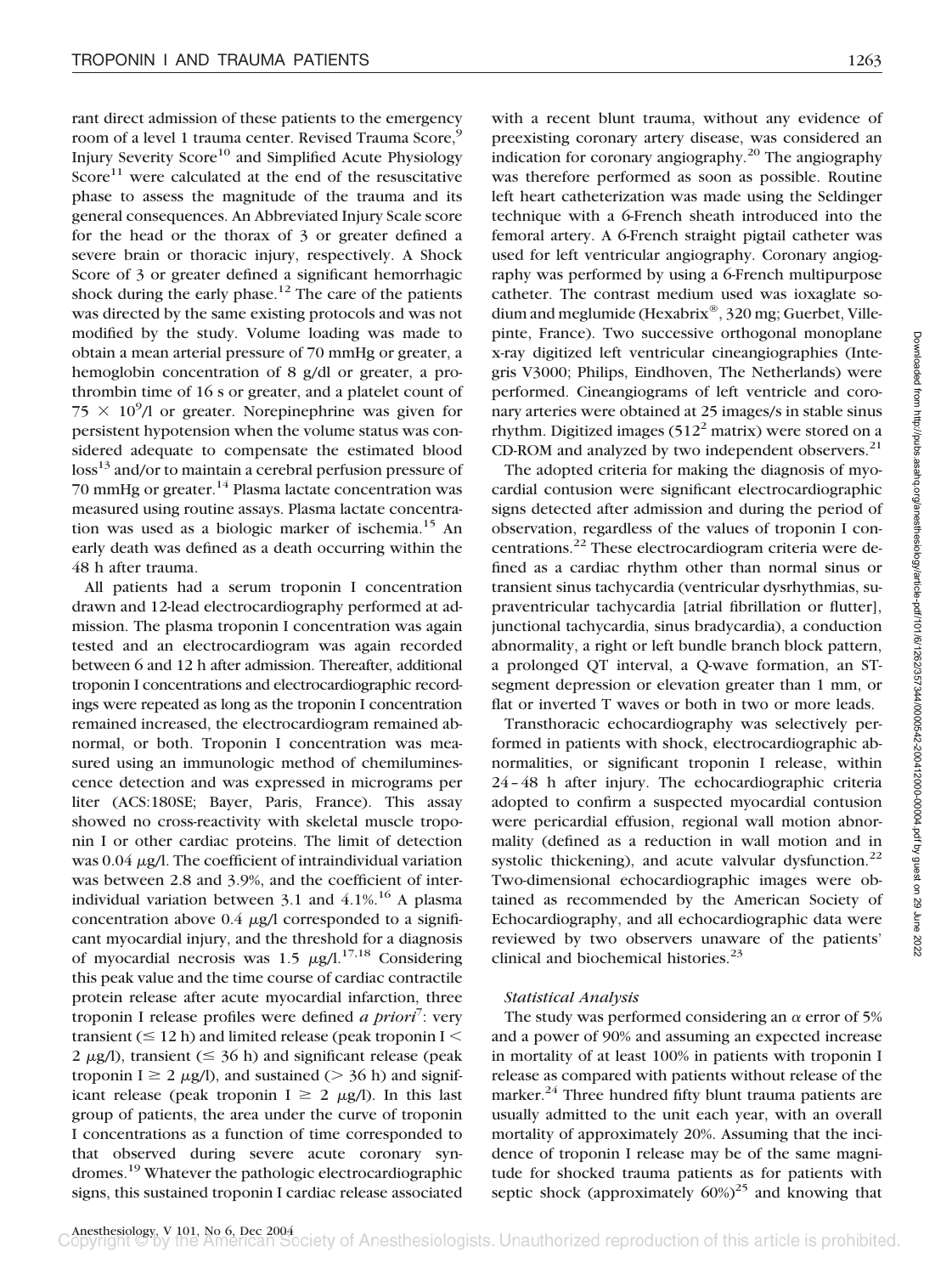approximately 20% of trauma victims are admitted to the unit with hemorrhagic shock, a total of 560 patients were requested, and a 2-yr study was therefore conducted.

Data are expressed either as mean  $\pm$  SD or as frequency with 95% confidence interval (CI). Comparisons between groups were performed using the chi-square test for proportions and the Student *t* test (two sided) for normally distributed variables after a check for normality by a Shapiro-Wilk test. The two tests were corrected for multiple comparisons by the Bonferroni correction if needed.

The probability of survival was calculated using the Trauma and Injury Severity Score methodology.8 To compare the current population with that of the Major Trauma Outcome Study (MTOS), the observed survival was compared to the expected survival by calculating the M, W, and Z scores. A value of  $M < 0.88$  indicated a disparity in the severity match between the study group and the MTOS group. The W score was the percentage of survivors more (or less) than would be expected from the MTOS prediction. A Z score between  $-1.96$  and 1.96 indicated no significant difference between the actual and expected number of survivors. Moreover, a logistic regression was performed to determine the precise factors associated with mortality in this group of blunt trauma patients. The following factors were entered in the model and successively deleted in a stepwise manner: age, Revised Trauma Score, Injury Severity Score, Simplified Acute Physiology Score, troponin I release (yes/no), and presence of shock (yes/no). The level of significance chosen was  $P \leq 0.05$ .

# **Results**

During the study period, 728 trauma patients (male/ female, 532/196; 73%/27%) were admitted at the unit. These young patients (aged  $37 \pm 19$  yr) suffered a significant trauma (Injury Severity Score,  $28 \pm 18$ ) with physiopathologic consequences (Revised Trauma Score, 8.3  $\pm$  3.3; Simplified Acute Physiology Score, 28  $\pm$  17). The value of the Injury Severity Score was equal or lower than 10 in only 56 patients (8%; 95% CI, 6–10%). Brain and chest injuries were noted in 240 (33%; 95% CI, 30–37%) and 169 patients (23%; 95% CI, 20–27%), respectively. An abnormal electrocardiogram leading to the diagnosis of significant myocardial contusion was found in 35 patients (4.8%; 95% CI, 3.4–6.6%). The observed electrocardiographic abnormalities were as follows: ST segment depression or elevation greater than 1 mm, 19; right bundle branch block, 10; ventricular dysrhythmia, 8; inverted T wave in more than two leads, 8; Q-wave formation, 2; anterior left bundle branch block, 2; auriculoventricular block, 1. Twenty-three of the 35 patients with myocardial contusion underwent emer-



**Fig. 1. Trial profile of the 728 patients according to the existence of troponin I release, electrocardiographic diagnosis of blunt cardiac injury (or myocardial contusion), and outcome (early death, during the first 48 h after trauma).**

gency surgery. Catecholamine infusion was more frequently needed in these 23 patients during the early phase as compared with the remaining 12 patients (91%  $\nu$ s. 58%;  $P \leq 0.05$ ). For the whole group, shock was observed in 149 (20%; 95% CI, 18–24%) patients. Ventricular dysrhythmias or conductive abnormalities never justified a specific treatment. For the whole group, mortality was  $17\%$  (95% CI; 15–21%). The number of late survivors ( $n = 598$ ; 88%; 95% CI, 85-90%) was similar to that expected ( $n = 590$ ; 87%). The W score was  $+1.1%$  $(Z = -1.3)$ . The value of M = 0.86 indicated a slight disparity in the severity match between the study group and the MTOS group. The disparity was due to a higher proportion of patients with a rather low probability of survival (Trauma and Injury Severity Score  $\leq 0.75$ , 18% *vs.* 8%). These latter patients experienced a slightly higher number of survivors than that expected by MTOS  $(W = +4.1\%, Z = -2.1; P < 0.05).$ 

Troponin I release was observed in 86 patients (fig. 1). This release was attributed to "medical" myocardial ischemia in 7 patients (chronic coronary artery disease, 4; cardiac arrest, 3). Twenty-five of these 86 patients were early nonsurvivors (brain death, 14; exsanguination, 9; early multiple organ failure, 2). Seventeen early nonsurvivors were noted among the 642 patients without troponin I release; therefore, early death occurred in 42 admitted patients (5.8%; 95% CI, 4.2–7.7%; fig. 1). Finally, troponin I release was observed in 54 early survi-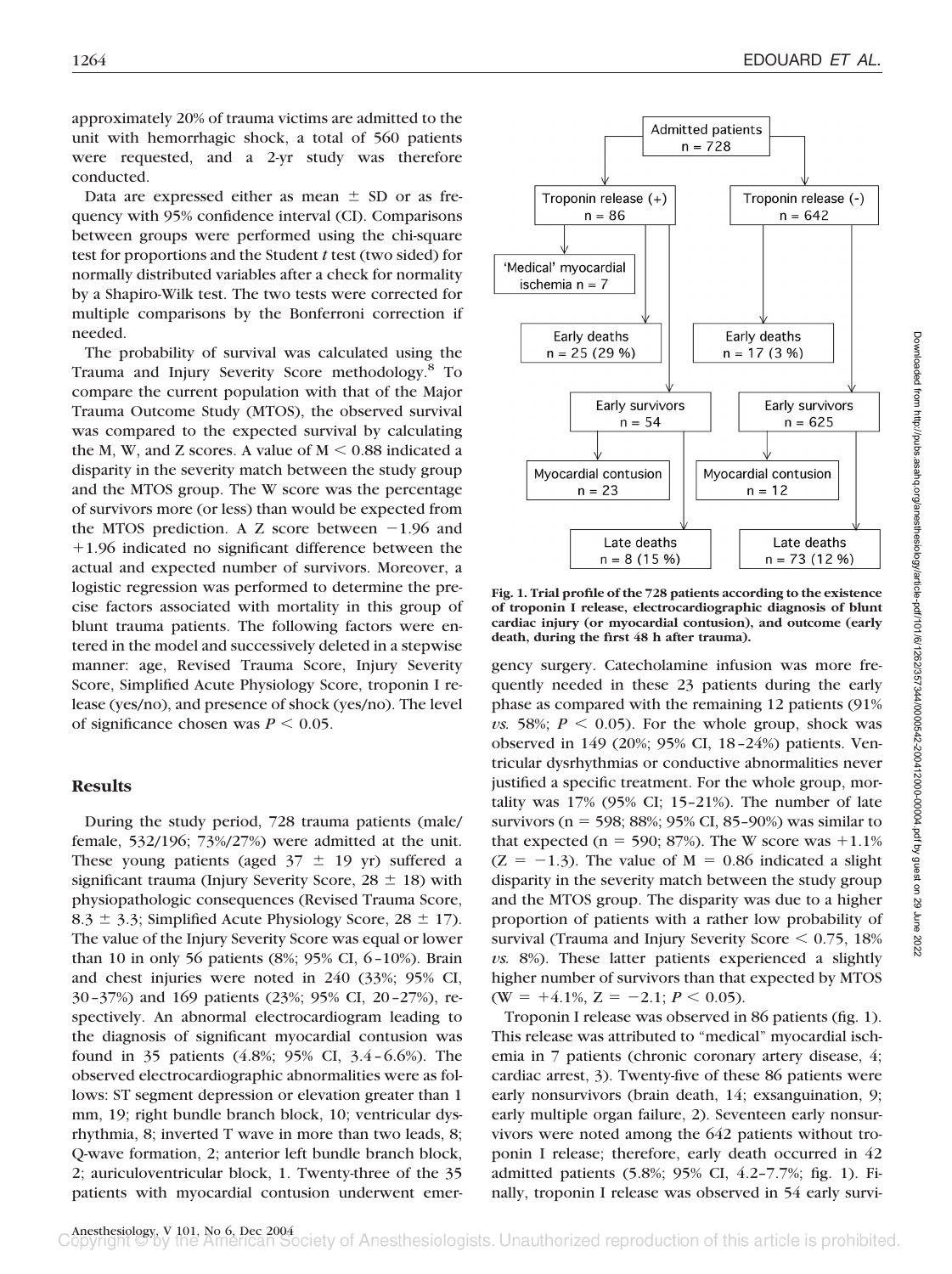**Table 1. Characteristics of the 54 Early Survivors with Posttraumatic Release of Troponin I in the Absence of "Medical" Myocardial Ischemia**

|                              | Verv<br>Transient<br>and Limited<br>Troponin I<br>Release | Transient and<br>Significant<br>Troponin<br>I Release | Prolonged<br>and<br>Significant<br>Troponin I<br>Release |
|------------------------------|-----------------------------------------------------------|-------------------------------------------------------|----------------------------------------------------------|
| n                            | 22                                                        | 15                                                    | 17                                                       |
| <b>ISS</b>                   | $32 \pm 11$                                               | $35 \pm 14$                                           | $31 \pm 11$                                              |
| <b>SAPS II</b>               | $35 \pm 15$                                               | $47 \pm 23$                                           | $30 \pm 17$                                              |
| Brain injury                 | 8 (36%)                                                   | 12 (80%)*                                             | 9(53%)                                                   |
| Chest injury                 | 13 (59%)                                                  | 8 (53%)                                               | 14 (82%)*                                                |
| Myocardial contusion         | 3(13%)                                                    | 2(13%)                                                | 17 (100%)*                                               |
| Shock                        | 17 (77%)                                                  | 12 (80%)                                              | 11 (65%)                                                 |
| Peak troponin, $\mu$ g/l     | $1.0 \pm 0.3$                                             | $5.7 \pm 6.7$                                         | $14.2 + 19.1*$                                           |
| Peak lactate, m <sub>M</sub> | $4.2 \pm 4.6$                                             | $6.8 \pm 4.5^*$                                       | $3.8 \pm 2.6$                                            |
| Mortality                    | 4 (18%)                                                   | 4 (27%)                                               | $\mathbf{0}$                                             |

 $* P < 0.05$  *vs.* the two other groups of patients.

ISS = Injury Severity Score; SAPS II = Simplified Acute Physiological Score.

vors without preexisting coronary artery disease (7%; 95% CI, 5.6–9.6%). Brain injury (56% *vs.* 29%; *P* - 0.05), chest injury  $(67\% \text{ vs. } 19\%; \text{ } P \leq 0.05)$ , blunt cardiac trauma (40% *vs.* 2%;  $P \le 0.05$ ), and shock (78% *vs.* 17%;  $P < 0.05$ ) were more frequent in these patients than in the 625 early survivors without troponin I release. The logistic regression demonstrated a significant effect of high age ( $P < 0.0001$ ), low Revised Trauma Score ( $P <$ 0.0001), and presence of shock at admission ( $P = 0.012$ ) on mortality and a trend toward an effect of high Simplified Acute Physiology Score ( $P = 0.0677$ ). Neither Injury Severity Score nor release of troponin I showed any significant effect on the survival rate. Mortality was similar in early survivors with (15%; 95% CI, 7–27%) and without (12%; 95% CI, 9–14%) troponin I release (fig. 1).

The odds ratio for late mortality was 1.32 (95% CI, 0.61–2.85%) in patients with troponin I release.

The breakdown of the 54 patients by profile of troponin I release is depicted in table 1. A very transient and limited release of troponin I was observed in 22 hemodynamically unstable patients (3% of the whole group; 95% CI, 1.9–4.5%) (shock, 77%; blunt cardiac trauma, 13%). The high incidence of brain injury and shock was the main feature of the 15 patients with significant but transient troponin I release (2.0% of the whole group; 95% CI, 1.2–3.4%). Finally, sustained and significant troponin I release occurred in 17 patients (2.3% of the whole group; 95% CI, 1.4-3.7%) frequently associated with chest trauma and constantly associated with electrocardiographic abnormalities (table 1). Echocardiographic abnormalities were found in 9 (53%) out of these 17 patients (regional wall motion abnormality, 8; pericardial effusion, 2). Sensitivity, specificity, positive predictive value, and negative predictive value of troponin I release over time for the diagnosis of a significant myocardial contusion were 63, 98, 40, and 98%, respectively, on the basis of electrocardiographic abnormalities.

Coronary angiography was not undertaken in 2 of the 17 patients with prolonged release of the marker (table 2) because of renal failure (patient 10) or ongoing sepsis (patient 12). Coronary angiography was usually performed at the end of the first posttraumatic week (range, 2–18 days). A coronary artery injury was found in 7 patients (1% of the whole group; 95% CI, 0.4–2.0%; 47% of angiographies; 95% CI, 21.2–73.4%). Two patients had a major vascular injury: rupture of a distal branch of a dominant right coronary in a pseudoaneurysm of the left ventricular diaphragmatic wall (patient 1; fig. 2) or prox-

**Table 2. Characteristics of the 17 Patients with Significant and Sustained Troponin Release**

|    | Sex | Age,<br>yr | Mechanism of<br>Trauma | <b>ISS</b> | <b>SAPS</b> | Shock     | Peak Troponin I,<br>$\mu$ g/l | Norepinephrine<br>Infusion | Emergency<br>Surgery | Coronary<br>Angiography<br>Results (Delay,<br>days) | ICU<br>LOS,<br>days |
|----|-----|------------|------------------------|------------|-------------|-----------|-------------------------------|----------------------------|----------------------|-----------------------------------------------------|---------------------|
|    | M   | 24         | Motorcycle             | 29         | 83          | Yes       | 74.8                          | Yes                        | No.                  | Major (6)                                           | 23                  |
| 2  | M   | 44         | Pedestrian             | 16         | 35          | Yes       | 41.4                          | Yes                        | Yes $(L + O)$        | Major (3)                                           | 19                  |
| 3  | M   | 35         | Motor vehicle          | 25         | 25          | No        | 2.2                           | Yes                        | No.                  | Normal (15)                                         | 18                  |
| 4  | M   | 37         | Fall                   | 27         | 15          | <b>No</b> | 10.4                          | No                         | Yes $(L)$            | Minor (4)                                           | 7                   |
| 5  | F   | 23         | Motor vehicle          | 43         | 41          | Yes       | 3.7                           | Yes                        | Yes $(L)$            | Normal (4)                                          | 58                  |
| 6  | F   | 21         | Motorcycle             | 50         | 37          | Yes       | 11.4                          | Yes                        | Yes (L)              | Normal (17)                                         | 22                  |
|    | F   | 24         | Fall                   | 43         | 21          | <b>No</b> | 2.2                           | No                         | No                   | Normal (18)                                         | 17                  |
| 8  | F   | 20         | Pedestrian             | 9          | 8           | No        | 2.4                           | No                         | No.                  | Normal (2)                                          | 8                   |
| 9  | M   | 66         | Motor vehicle          | 16         | 22          | No        | 5.0                           | No                         | No                   | Normal (3)                                          | 3                   |
| 10 | M   | 47         | Motorcycle             | 41         | 42          | Yes       | 8.2                           | Yes                        | Yes $(L + O)$        | <b>NA</b>                                           | 40                  |
| 11 | M   | 27         | Motorcycle             | 34         | 24          | Yes       | 34.5                          | Yes                        | Yes (L)              | Minor (15)                                          | 10                  |
| 12 | M   | 18         | Motor vehicle          | 48         | 26          | Yes       | 9.7                           | Yes                        | Yes (O)              | <b>NA</b>                                           | 8                   |
| 13 | F   | 19         | Motor vehicle          | 24         | 20          | <b>No</b> | 3.8                           | Yes                        | Yes $(O)$            | Normal (4)                                          | 24                  |
| 14 | M   | 22         | Motor vehicle          | 34         | 28          | Yes       | 13.2                          | Yes                        | Yes $(O)$            | Minor (8)                                           | 13                  |
| 15 | M   | 23         | Fall                   | 34         | 20          | Yes       | 4.6                           | Yes                        | Yes (O)              | Normal (16)                                         | 27                  |
| 16 | M   | 26         | Motor vehicle          | 29         | 20          | Yes       | 7.3                           | Yes                        | Yes (L)              | Minor (8)                                           | 16                  |
| 17 | M   | 38         | Motor vehicle          | 29         | 35          | Yes       | 8.7                           | No                         | No.                  | Minor (8)                                           | 9                   |

*Major* and *minor* refer to the vascular injury.

ICU = intensive care unit; ISS = Injury Severity Score; L = laparotomy; LOS = length of stay; NA = not available; O = orthopedic surgery; SAPS II = Simplified Acute Physiological Score.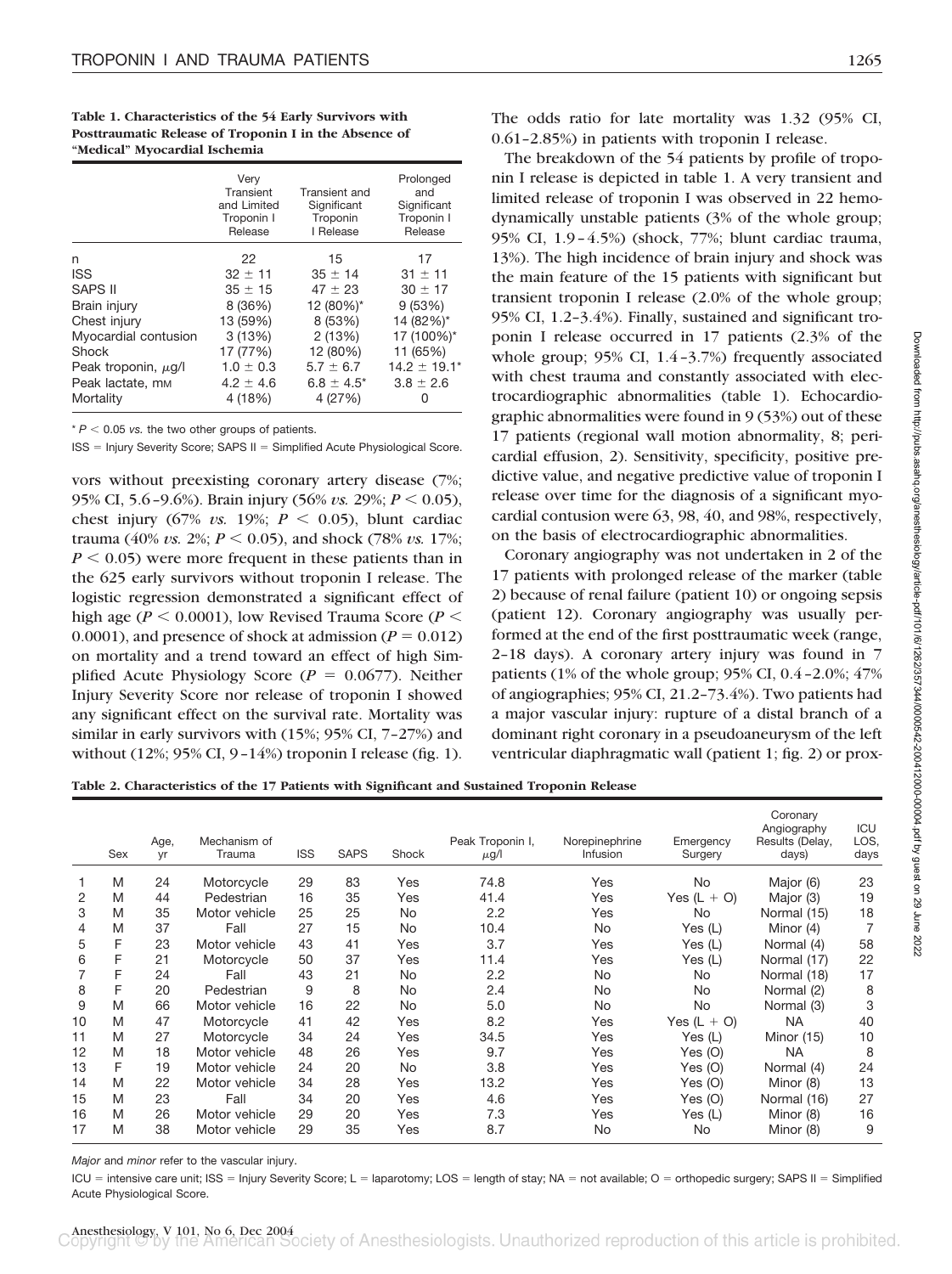

**Fig. 2. Patient 1. (***A***) Echographic view of the pseudoaneurysm of the left ventricular diaphragmatic wall. (***B***) Rupture of a distal branch of a dominant right coronary in the pseudoaneurysm.**

imal dissection of the left anterior descending coronary artery with spontaneous reperfusion and anteroapical left ventricular aneurysm (patient 2; fig. 3). Five patients had only minor vascular injuries: distal dissection of the left anterior descending coronary artery (patient 14) or occlusion of distal left obtuse marginal branches arising from the circumflex artery (patients 4, 11, 16, and 17). Regional left ventricular wall motion abnormalities were found in the 2 patients with major vascular injury (patients 1 and 2), in 4 of the 5 patients with minor vascular injury (patients 4, 11, 14, and 16), in 1 patient with normal coronary angiography (patient 8), and in 1 of the 2 patients in whom angiography could not be performed (patient 12). The 7 patients with abnormal coronary angiography were given  $\beta$ -adrenergic blocker and salicylate as soon as possible. Surgical treatment of ventricular aneurysm was needed at the 47th posttraumatic day



**Fig. 3. Patient 2. Proximal dissection of the left anterior descending coronary artery with spontaneous reperfusion and anteroapical left ventricular aneurysm (ventricular cineangiogram in the** *left lower part* **of the figure showing the anterior akinesia).**

(patient 1). All of the patients with significant and sustained release of troponin I left the unit alive.

# **Discussion**

The current prospective study demonstrates that troponin I release is frequent in severe trauma patients and may occur in the absence of a significant direct myocardial contusion. The time course of the marker may predict cardiac anatomical injuries. In contrast with cardiac, noncardiac critically ill, and septic patients, troponin I release does not have a prognosis value in severe trauma patients.

Release of troponin I frequently occurred during the hyperadrenergic states that induced myocardial contraction bands, $^{26}$  such as nontraumatic subarachnoid hemorrhage,<sup>27</sup> brain death,<sup>28</sup> septic shock,<sup>4-6</sup> or hemorrhagic shock in the absence of direct cardiac trauma.<sup>7</sup> This mechanism probably explains the results of large prospective studies and the current results reporting a questionable value of troponin I in depicting myocardial contusion with a positive predictive value between 21 and 75%, unlike earlier reports. $29,30$  A 12% overall incidence of troponin I release was observed in our series. Posttraumatic electrocardiographic abnormalities in the absence of previous coronary artery disease remain the reference for the diagnosis of myocardial contusion and the best predictor of subsequent cardiovascular complications. $31$  In the emergency room, electrocardiographic recording is easy to perform, in contrast with an appropriate echocardiography. Furthermore, segmental wall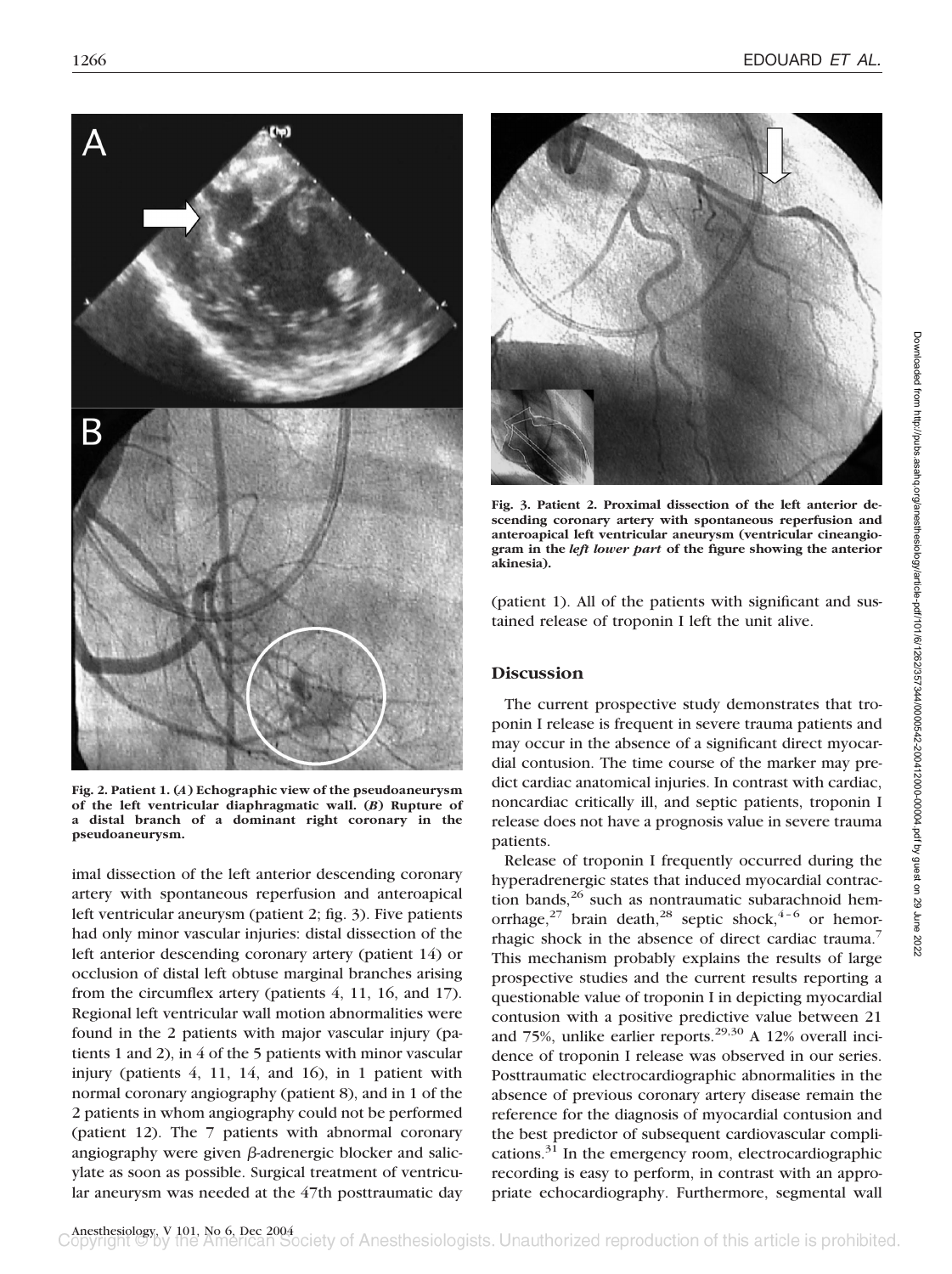motion abnormalities and valvular dysfunction may be observed in the absence of myocardial contusion in severe trauma patients with hypovolemia,  $32,33$  increase in intrathoracic pressure,  $34$  or subarachnoid hemorrhage.35,36 The current study suggests a 5% incidence of a significant myocardial contusion revealed by the electrocardiogram in severe trauma patients and underlines the fact that cardiac injury may be observed with or without chest trauma<sup>37,38</sup> and with or without troponin I release.<sup>22,30</sup> The absence of circulating marker may be related to the limited amount of tissue necrosis, *e.g.*, prominent involvement of the right ventricular wall,<sup>39</sup> timing of blood sampling, hemodilutional phenomenon. Because myocardial contusion may induce significant cardiovascular complications as suggested by the current need for catecholamines during emergency surgery,  $40,41$  this diagnosis must be clearly established and must justify the association of repeated electrocardiogram recordings and circulating troponin I detection.<sup>3,30,42-44</sup>

Serial blood sampling for troponin I measurement provides an estimate of the amount of necrosed myocardial tissue during experimental and clinical ischemia<sup>45,46</sup> and during experimental traumatic cardiac injury. $47$  Increased cardiac troponin I also predicts the severity of the coronary artery lesions during unstable angina.<sup>48</sup> Using an adequate threshold (5 times the upper limit of normal value)<sup>18</sup> and a reasonable duration of troponin I release measurement, $19$  the current results demonstrate that the time course of circulating troponin I may predict coronary vascular injuries whose incidence seems to be at least 1% in severe trauma patients. Coronary artery injuries have been involved in posttraumatic cardiac dysfunction<sup> $49,50$ </sup> and could be implicated in some rare delayed cardiac complications of myocardial contusion.<sup>51</sup> As suggested by the current observations, both left and right coronary arteries may be concerned with various lesions (dissection, stenosis, thrombosis, compression, aneurysm, and others) associated with major cardiac muscle injuries (dyskinesia, pseudoaneurysm, rupture).39 Interestingly, posttraumatic release of troponin I does not have the same prognostic value as that after acute coronary syndrome<sup>52,53</sup> or septic shock,<sup>54</sup> because mortality was similar in early survivors with or without circulating marker. A previously normal coronary bed probably explains the favorable short- and longterm outcomes after blunt cardiac injury.<sup>19</sup>

The results of this study concern severe trauma patients exclusively. Because coronary artery injury may be more frequent than suggested by numerous anecdotical reports, serial electrocardiographic recordings and troponin I assessments may be recommended for initial screening in these high-risk trauma patients. $30,44$  The second limit of this study was the absence of long-term surveying of the patients, especially those with significant and transient troponin I release. Long-term cardiac complications cannot be excluded, thus justifying additional early investigations and prolonged follow-up. Because coronary angiography does not seem appropriate, noninvasive cardiac imaging, such as specific use of multislice spiral computerized tomography,<sup>55</sup> must be developed to compensate for the limits of the current study.

The authors thank Jean-Xavier Mazoit, M.D., Ph.D. (Service d'Anesthésie-Réanimation, Hôpital de Bicêtre, Le Kremlin Bicêtre, France), for his friendly and efficient statistical advice.

### **References**

1. Biffl WL, Moore FA, Moore EE, Sauaia A, Read RA, Burch JM: Cardiac enzymes are irrelevant in the patient with suspected myocardial contusion. Am J Surg 1994; 168:523–7

2. Adams JE, 3rd, Davila-Roman VG, Bessey PQ, Blake DP, Ladenson JH, Jaffe AS: Improved detection of cardiac contusion with cardiac troponin I. Am Heart J 1996; 131:308–12

3. Mori F, Zuppiroli A, Ognibene A, Favilli S, Galeota G, Peris A, De Saint Pierre G, Dolara A: Cardiac contusion in blunt chest trauma: A combined study of transesophageal echocardiography and cardiac troponin I determination. Ital Heart J 2001; 2:222–7

4. Turner A, Tsamitros M, Bellomo R: Myocardial cell injury in septic shock. Crit Care Med 1999; 27:1775–80

5. ver Elst KM, Spapen HD, Nguyen DN, Garbar C, Huyghens LP, Gorus FK: Cardiac troponins I and T are biological markers of left ventricular dysfunction in septic shock. Clin Chem 2000; 46:650–7

6. Ammann P, Fehr T, Minder EI, Gunter C, Bertel O: Elevation of troponin I in sepsis and septic shock. Intensive Care Med 2001; 27:965–9

7. Edouard AR, Benoist JF, Cosson C, Mimoz O, Legrand A, Samii K: Circulating cardiac troponin I in trauma patients without cardiac contusion. Intensive Care Med 1998; 24:569–73

8. Riou B, Landais P, Vivien B, Stell P, Labbene I, Carli P: Distribution of the probability of survival is a strategic issue for randomized trials in critically ill patients. ANESTHESIOLOGY 2001; 95:56–63

9. Champion HR, Sacco WJ, Copes WS, Gann DS, Gennarelli TA, Flanagan ME: A revision of the Trauma Score. J Trauma 1989; 29:623–9

10. Civil ID, Schwab CW: The Abbreviated Injury Scale, 1985 revision: A condensed chart for clinical use. J Trauma 1988; 28:87–90

11. Le Gall JR, Lemeshow S, Saulnier F: A new Simplified Acute Physiology Score (SAPS II) based on a European/North American multicenter study. JAMA 1993; 270:2957–63

12. Roumen RM, Hendriks T, Wevers RA, Goris JA: Intestinal permeability after severe trauma and hemorrhagic shock is increased without relation to septic complications. Arch Surg 1993; 128:453–7

13. Leenen L, Goris R: Standard diagnostic workup of the severely traumatized patient, The Integrated Approach to Trauma Patient Care: The First 24 Hours. Edited by Goris R, Trentz O. Berlin, Heidelberg, Springer Verlag, 1995, pp 106–13

14. Rosner MJ, Rosner SD, Johnson AH: Cerebral perfusion pressure: Management protocol and clinical results. J Neurosurg 1995; 83:949–62

15. Abramson D, Scalea TM, Hitchcock R, Trooskin SZ, Henry SM, Greenspan J: Lactate clearance and survival following injury. J Trauma 1993; 35:584–8

16. Collinson PO, Boa FG, Gaze DC: Measurement of cardiac troponins. Ann Clin Biochem 2001; 38:423–49

17. Pagani F, Bonetti G, Stefini F, Cuccia C, Panteghini M: Determination of decision limits for ACS:systems cardiac troponin I. Clin Chem Lab Med 2000; 38:1155–7

18. Wagner GS, Bahit MC, Criger D, de Luna AB, Chaitman B, Clemmensen P, Klootwijk P, Marcus FI, Pahlm O, Ohman M: Moving toward a new definition of acute myocardial infarction for the 21st century: status of the ESC/ACC consensus conference. European Society of Cardiology and American College of Cardiology. J Electrocardiol 2000; 33:57–9

19. Mair J: Tissue release of cardiac markers: From physiology to clinical applications. Clin Chem Lab Med 1999; 37:1077–84

20. Scanlon PJ, Faxon DP, Audet AM, Carabello B, Dehmer GJ, Eagle KA, Legako RD, Leon DF, Murray JA, Nissen SE, Pepine CJ, Watson RM, Ritchie JL, Gibbons RJ, Cheitlin MD, Gardner TJ, Garson A Jr, Russell RO, Ryan TJ, Smith SC: ACC/AHA guidelines for coronary angiography: Executive summary and recommendations. A report of the American College of Cardiology/American Heart Association Task Force on Practice Guidelines (Committee on Coronary Angiography) developed in collaboration with the Society for Cardiac Angiography and Interventions. Circulation 1999; 99:2345–57

21. Fontaine G, Fontaliran F, Hebert J, Chemla D, Zenati O, Lecarpentier Y, Frank R: Arrhythmogenic right ventricular dysplasia, Cardiovascular Medicine, 2nd edition. Edited by Willerson J, Cohn J. New York, Churchill-Livingstone, 2000, pp 1665–76